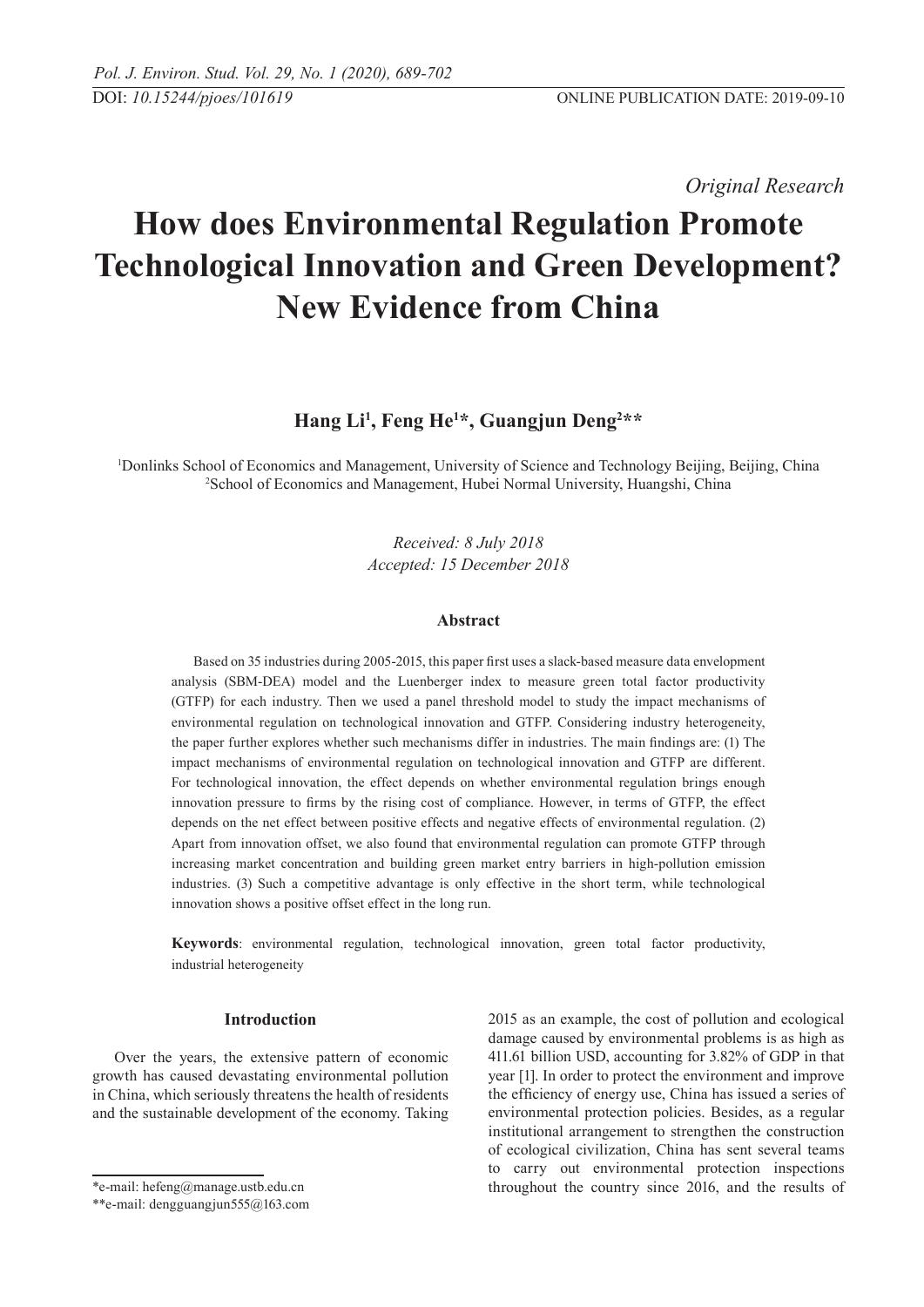the inspection will serve as an important basis for the appointment and removal of local officials. Before that, GDP is the only criterion for officials' performance appraisal. After years of environmental protection efforts, environmental quality has seen positive achievements. For example, after the implementation of the Air Pollution Control Law in 2012, the average density of PM10 in 338 cities at prefecture level and above in 2017 decreased by 22.7 percent compared to 2013 levels, while the average density of PM2.5 in major areas including the Beijing-Tianjin-Hebei region, the Yangtze River Delta and the Pearl River Delta, fell 39.6 percent, 34.3 percent and 27.7 percent respectively [2]. With the implementation of the new environmental protection law and the establishment of the Ministry of ecology and environment in 2018, environmental protection in China has entered a new era.

However, does the improvement of environmental quality mean the sacrifice of production efficiency? In addition to protecting the environment, can environmental regulation simultaneously improve technological innovation and productivity? The debate on these issues has been one of the hotspots in the field of environmental economics and management nowadays.

Before the 1990s, environmental regulation was generally considered to have a significant and negative effect on technological innovation and productivity. This point of view holds that environmental pollution, as an item with negative externality properties, does not need to be treated by its producer before the implication of environmental regulation. However, in the context of environmental regulation, some input of labor and capital factors originally used for technological innovation and product process are now forced into pollution abatement [3]. The reduction of R&D investment and production factor input will inevitably weaken the technological innovation and productivity [4]. Jorgenson and Wilcoxen [5] find that environmental regulation can significantly reduce environmental pollution, but it will also slow down economic development due to higher pollution abatement cost.

However, Porter and Van de Linde [6] argue that this static analysis framework does not include the role of innovation. In the long run, the technology used in the production process is not static. Therefore, environmental regulation can force firms to increase the efficiency of resources as well as reduce pollution through technological innovation. At the same time, the "innovation offset" effect will partially or entirely make up for the compliance cost of environmental regulation, which will in turn promote productivity. This hypothesis is called the "Porter Hypothesis". To explore the impact of environmental regulation on technological innovation and productivity more specifically, Jaffe and Palmer [7] further divide the "Porter Hypothesis" into three sub-hypotheses, namely "weak Porter Hypothesis", "strong Porter Hypothesis" and "narrow Porter Hypothesis". Since then, scholars

have mainly conducted empirical studies around the three sub-hypotheses.

In the "weak Porter Hypothesis", scholars mainly focus on whether environmental regulation has significantly promoted technological innovation. Jaffe and Palmer [7], Guo et al. [8], and Li et al. [9] verify the existence of the "weak Porter Hypothesis" by evidence from industrial, regional and firm levels. Guo et al. [8] use 30 provincial panel data in China and a SEM model to explore the relationship between environmental regulation and technological innovation, and find that environmental regulation significantly promotes technological innovation. However, some scholars find the opposite evidence. Taking fossil fuels as an example, Gans [10] finds that strict environmental regulations may reduce the demand of fossil fuels, which will in turn reduce the incentive for firms to increase fuel efficiency.

In the "Strong Porter Hypothesis", scholars are more concerned with the effect of environmental regulation on productivity. Yuan and Zhang [11] and Van Leeuwen and Mohnen [12] find that environmental regulation plays a significant role in promoting productivity. Shi et al. [13] used a DID method to explore the relationship between environmental regulation and urban economic growth. They find that the effect of environmental regulation on economic growth is "marginally increasing". However, Rexhäuser and Rammer [14] and Rubashkina et al. [15] find that although environmental regulation has positively promoted technological innovation, it has no significant effect on the promotion of productivity. Yuan and Xie [16] explore the relationship between environmental regulation and green total factor productivity. They find that the effect of the environment on GTFP is nonlinear, while environmental investment has a linear and negative effect on GTFP.

In the "narrow Porter Hypothesis", Xie et al. [17] explore the effects of different types of environmental regulations on China's green total factor productivity, and find that market-based tools outperform the command-and-control tools. Ren et al. [18] further find that the impacts of different types of environmental regulation on green total factor productivity differ significantly across regions. However, Desrochers and Haight [19] find that the innovation pressure generated by environmental regulation is only one of the factors that promotes technological innovation. And its positive effect on innovation is not more superior than property rights protection.

Above all, most of the current literature use the linear models to study the effects of environmental regulation on technological innovation and productivity, but do not reach a consensus conclusion. For example, Jaffe and Palmer [7] use a linear dynamic panel model and find that environmental regulation has significantly improved technological innovation. However, Yuan and Xiang [20] also use three linear dynamic panel models, but find that environmental regulation has inhibited both technological innovation and green total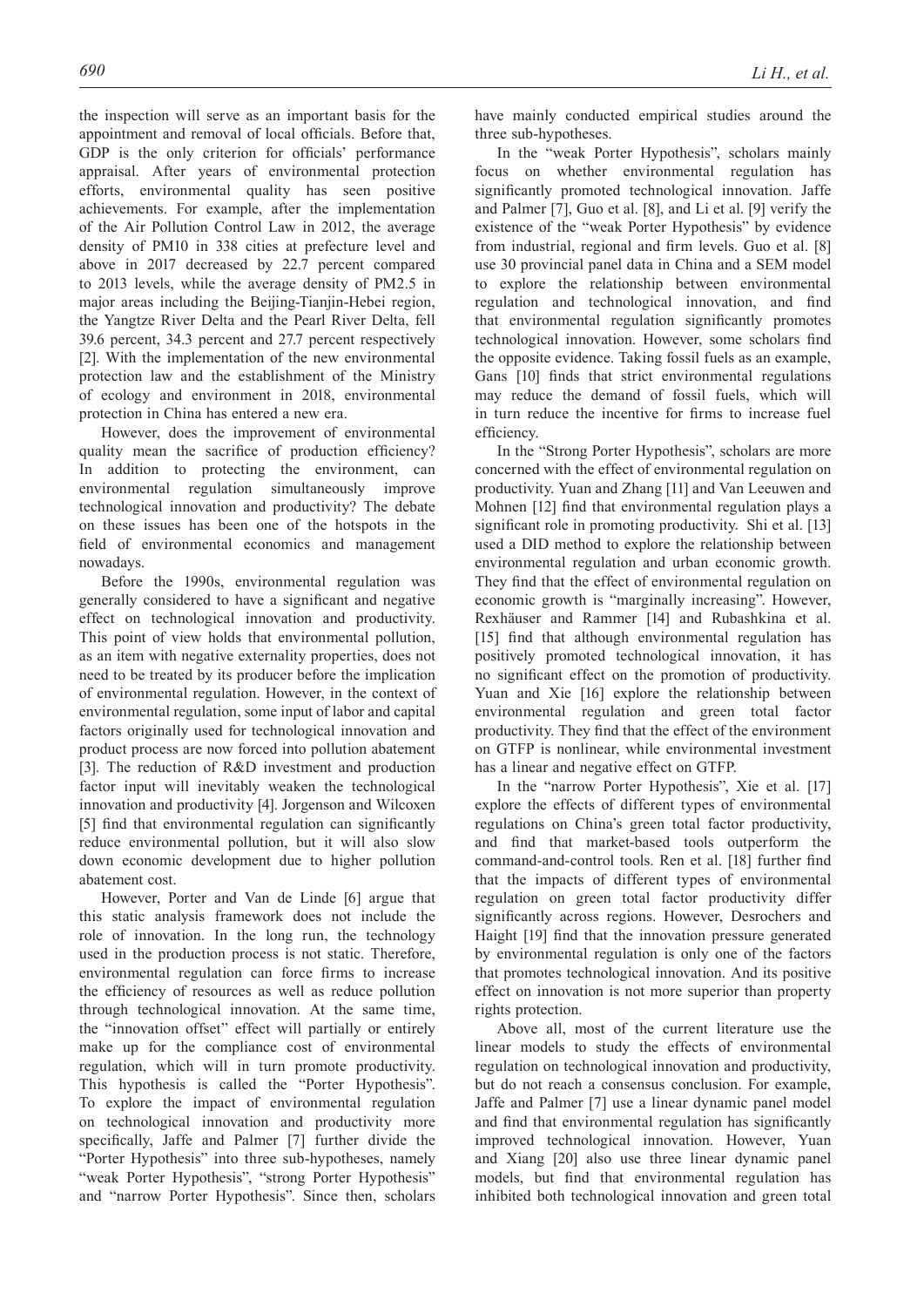factor productivity. In recent years, many studies have found that the impacts of environmental regulation on technological innovation and productivity are not immutable linear relationship, but have a nonlinear characteristic [21]. However, scholars have not reached an agreement on the shape of such a nonlinear relationship. For example, "U" type [16], inverted "U" type [22], and inverted "N" [23] are the common shapes found in current literature. In the details of empirical methodology, most of current studies capture the nonlinear characters by adding square terms of explanatory variables in the empirical models. However, this method has two shortcomings: on the one hand, it requires that distributions are symmetrical on both sides of the turning point. On the other hand, it cannot identify the nonlinear effect appearing in the same direction [24].

Besides, most of the literature contains only pollutant emissions as undesired outputs in green total factor productivity, such as waste water, waste gas and solid waste. However, in the context of climate change, the absence of carbon dioxide is not appropriate [25, 26]. Therefore, this paper adds carbon dioxide as an undesired output in the construction of green total factor productivity.

Finally, most of the existing literature takes the industrial sample as a whole to study the effect of environmental regulation on technological innovation and productivity. However, due to the factor input, structure and resource endowment are different among industries, and the effect of environmental regulation may also differ in industries [22]. Therefore, in addition to the analysis of the sample as a whole, we also explore whether the industry heterogeneity exists through two subsamples.

Based on the panel data of 35 industrials during 2005-2015, this paper uses the SBM-DEA model and panel threshold models to investigate the effects of environmental regulation on technological innovation and economic growth, respectively. Besides, with the consideration of industry heterogeneity, this paper further divides the whole sample into two subsamples according to emission intensity of pollution and explores whether and how the impact mechanisms of environmental regulation differ in industries. The remainder of this paper is organized as follows. Section 2 describes the data source, variables and the econometric model used in this paper. Section 3 presents and discusses the empirical results. Section 4 concludes the paper.

#### **Material and Methods**

## Data Source and Processing

The data used in this paper comes from China Statistical Yearbook, China Industry Statistical Yearbook, China Environment Statistic Yearbook, China Energy Statistical Yearbook and China Technology Yearbook. During the sample period, some industry names and categories have changed. To maintain the consistence of data, we processed the original data as follows:

(1) We combined the manufacture of rubber and manufacture of plastics into manufacture of rubber and plastics.

(2) We then combined manufacture of automobiles and manufacture of railway, ship, aerospace and other transport equipment into manufacture of transport equipment.

(3) Due to the serious lack of data, we then got rid of mining of other ores, utilization of waste resources, and production and supply of water from our sample.

In the end we obtained a strong balanced sample of 385 observations from 35 industries in 11 years.

#### Variable Measurement

#### *Green Total Factor Productivity (GTFP)*

Compared with the productivity using a single indicator, GTFP combines many important input and output factors into a unified analysis framework. GTFP is closer to the real production process than a single indicator, and can reflect the alternative relationship among different factors. Most of the existing literature uses data envelopment analysis (DEA) to estimate green total factor. DEA is a nonparametric estimation method that does not need to know the exact productivity model in advance and can assign weights to input and output factors depending on the data automatically [17]. However, in most existing studies, GTFP considers only pollutant emissions as undesired output, such as waste water, waste gas and solid waste. Actually, as one of the important factors of climate change, carbon dioxide should be considered in the construction of GTFP. Therefore, we use a non-oriented SBM-DEA model with undesirable outputs and a Luenberger index to calculate GTFP of 35 industries from 2005-2015.

In this paper, 35 industries are used as 35 decision making units (DMUs). Each DMU has 3 inputs (labor, capital and energy), 1 desirable output (total industrial output value) and 3 undesirable outputs (carbon emission, waste water emission and waste gas emission). The production possibility set are as follows:

$$
P = \left\{ (x, y, b) \middle| x \ge \sum_{k=1}^{35} \lambda_k x_k, y \ge \sum_{k=1}^{35} \lambda_k y_k, b \ge \sum_{k=1}^{35} \lambda_k b_k, \lambda_k \ge 0 \right\}
$$

…where *P* is the production possibility set, *x* represents the input  $(x = x_1, x_2, x_3)$ , *y* represents the desirable output, *b* represents the undesirable outputs ( $b = b<sub>T</sub>$ ,  $b<sub>2</sub>$ , *b*<sub>3</sub>), and λ represents the intensity variable.

Following Choi et al. [27], the non-oriented SBM-DEA model with undesirable outputs is shown as follows: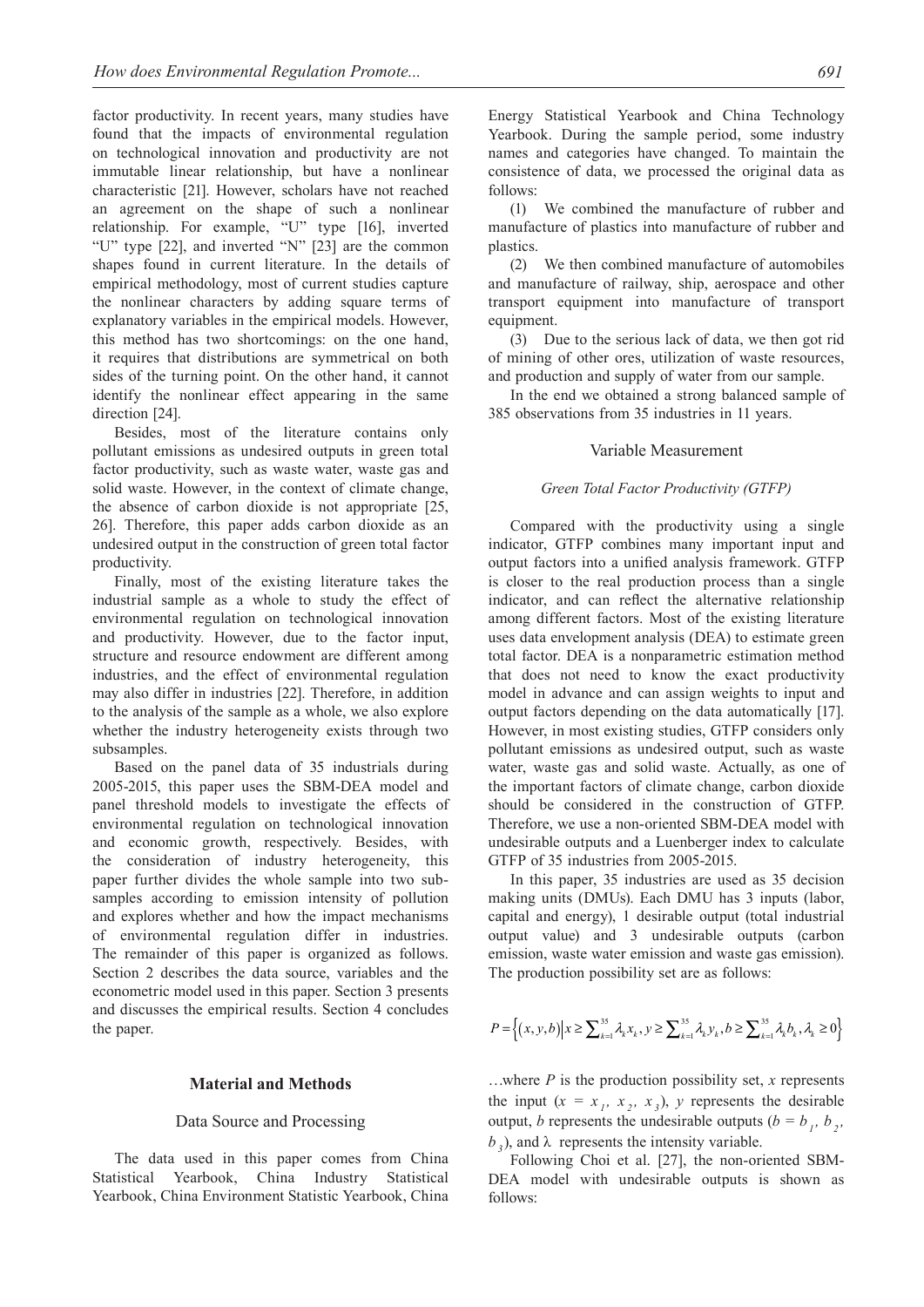$$
\rho_k^* = \min \frac{1 - \frac{1}{3} \sum_{i=1}^3 \frac{s_i^x}{x_{i,k}}}{1 + \frac{1}{4} \left( \frac{s^y}{y_k} + \sum_{j=1}^3 \frac{s_j^b}{b_{j,k}} \right)}
$$
\ns.t.  
\n
$$
x_{i,k} = \sum_{k=1}^{35} \lambda_k x_{i,k} + s_i^x, i = 1, 2, 3;
$$
\n
$$
y_k = \sum_{k=1}^{35} \lambda_k y_k - s^y
$$
\n
$$
b_{j,k} = \sum_{k=1}^{35} \lambda_k b_{j,k} + s_j^b, j = 1, 2, 3
$$
\n
$$
\lambda_k \ge 0, s_i^x \ge 0, s^y \ge 0, s^b \ge 0
$$

…where ρ\* is the efficiency score, and *k*, *i* and *j* represent the *kth* DMU ( $k = 1, 2, \ldots, 35$ ), the *ith* input ( $i = 1, 2, 3$ ), and *jth* undesirable output ( $j = 1, 2, 3$ ), respectively.  $s_i^x$ ,  $s^p$  and  $s^b$  are slack variables of inputs, desirable output and undesirable outputs, respectively. Equation 2 is the basic model for measuring GTFP. We then linearize equation 2 and obtain a directional distance function. Take the *kth* industry, for example, and the directional distance function can be expressed as follows:

$$
D_{C}\left(x^{k^{i}}, y^{k^{i}}, b^{k^{i}}, g^{x}, g^{y}, g^{b}\right) = \max_{s^{x}, s^{y}, s^{b}}\left(\frac{1}{3}\sum_{i=1}^{3}\frac{s_{i}^{x}}{g_{i}^{x}} + \frac{1}{4}\left(\frac{s^{y}}{g_{i}^{y}} + \sum_{j=1}^{3}\frac{s_{j}^{b}}{g_{j}^{b}}\right)\right)\left/2\right.
$$
  
s.t.  

$$
x_{i,k} = \sum_{k=1}^{35} \lambda_{k} x_{i,k} + s_{i}^{x}, i = 1, 2, 3;
$$

$$
y_{k} = \sum_{k=1}^{35} \lambda_{k} y_{k} - s^{y}
$$

$$
b_{j,k} = \sum_{k=1}^{35} \lambda_{k} b_{j,k} + s_{j}^{b}, j = 1, 2, 3
$$

$$
\lambda_{k} \ge 0, s_{i}^{x} \ge 0, s^{y} \ge 0, s_{j}^{b} \ge 0
$$
(3)

...where  $D_c$  is the directional function, and  $(x^k, y^k, b^k)$ ,  $(g^x, g^y, g^b)$  and  $(s^x, s^y, s^b)$  are the input and output vectors, direction vectors and slack vectors of *kth* industry. Based on directional functions, we calculate the Luenberger index to measure GTFP. For the kth industry in year *t*, the  $GTFP$ <sub>*t*</sub></sub> can be expressed as follows:

$$
GTFP_{i} = \frac{1}{2} \left\{ \begin{bmatrix} D_{C}^{i-1} (x^{i-1}, y^{i-1}, b^{i-1}, g^{x}, g^{y}, g^{b}) - D_{C}^{i-1} (x^{i}, y^{i}, b^{i}, g^{x}, g^{y}, g^{b}) \\ + \left[ D_{C}^{i} (x^{i-1}, y^{i-1}, b^{i-1}, g^{x}, g^{y}, g^{b}) - D_{C}^{i} (x^{i}, y^{i}, b^{i}, g^{x}, g^{y}, g^{b}) \right] \end{bmatrix} \right\}
$$

yearbook.

#### *Technological Innovation (TI)*

All the inputs and the outputs are shown in Table 1, and all the price data are deflated to constant price in 2004 by "price indices of industrial producer by sector" provided in the China urban life and price

Technological innovation is usually measured in two ways: innovation input and innovation output. In terms of innovation input, the indicators include R&D expenditure (capital investment) [28], R&D personnel (labor input) [29] and R&D institutions (material input) [30]. In terms of innovation output, the indicators include the number of patent applications [31-33] and sales revenue of new products [34, 35]. In this paper, our main purpose is to explore the impact of environmental regulation on the incentives for technological innovation, such as the effect of environmental regulation on the distortion of resources allocated to technological innovation. Therefore, we use the proportion of the internal expenditures of science and technology activities to the total industrial output value to measure technological innovation.

#### *Environmental Regulation (ER)*

How to measure the intensity of environmental regulation properly is one of the key points to study the impact of environmental regulation on technological innovation and productivity. However, no measurement has been unanimously recognized by scholars. Different measurements may lead to conclusions. In current literature, six indicators are commonly used to measure environmental regulation. Specifically, (1) the number of regulation policies and the number of inspections by environmental protection agencies [36]; (2) the operating fee of pollution abatement facilities [37]; (3) residents' awareness of environmental protection, such as per capita GDP and per capita years of education [38, 39]; (4) discharge density of different pollutants [40]; (5) environmental information disclosure of listed company [41]; and (6) the proportion of pollution abatement cost to the total cost or output value [42, 43]. Considering the

| Input/output         | Variables                        | Definition                                                                            | Source                                   |  |
|----------------------|----------------------------------|---------------------------------------------------------------------------------------|------------------------------------------|--|
| Input                | Labor                            | The average number of employees                                                       | China Industry Statistical Yearbook      |  |
|                      | Capital                          | Annual average balance of net fixed assets                                            | China Industry Statistical Yearbook      |  |
|                      | Energy                           | Consumption of total energy                                                           | China Energy Statistical Yearbook        |  |
| Expected<br>output   | Total industrial output<br>value | Total industrial output value                                                         | China Industry Statistical Yearbook      |  |
| Unexpected<br>output | Carbon emission                  | Calculated according to the method provided<br>by IPCC                                | China Energy Statistical Yearbook        |  |
|                      | Pollutant emissions              | Total volume of industrial wastewater<br>discharge and industrial waste gas emissions | China Environmental Statistical Yearbook |  |

Table 1. Input and output used for GTFP.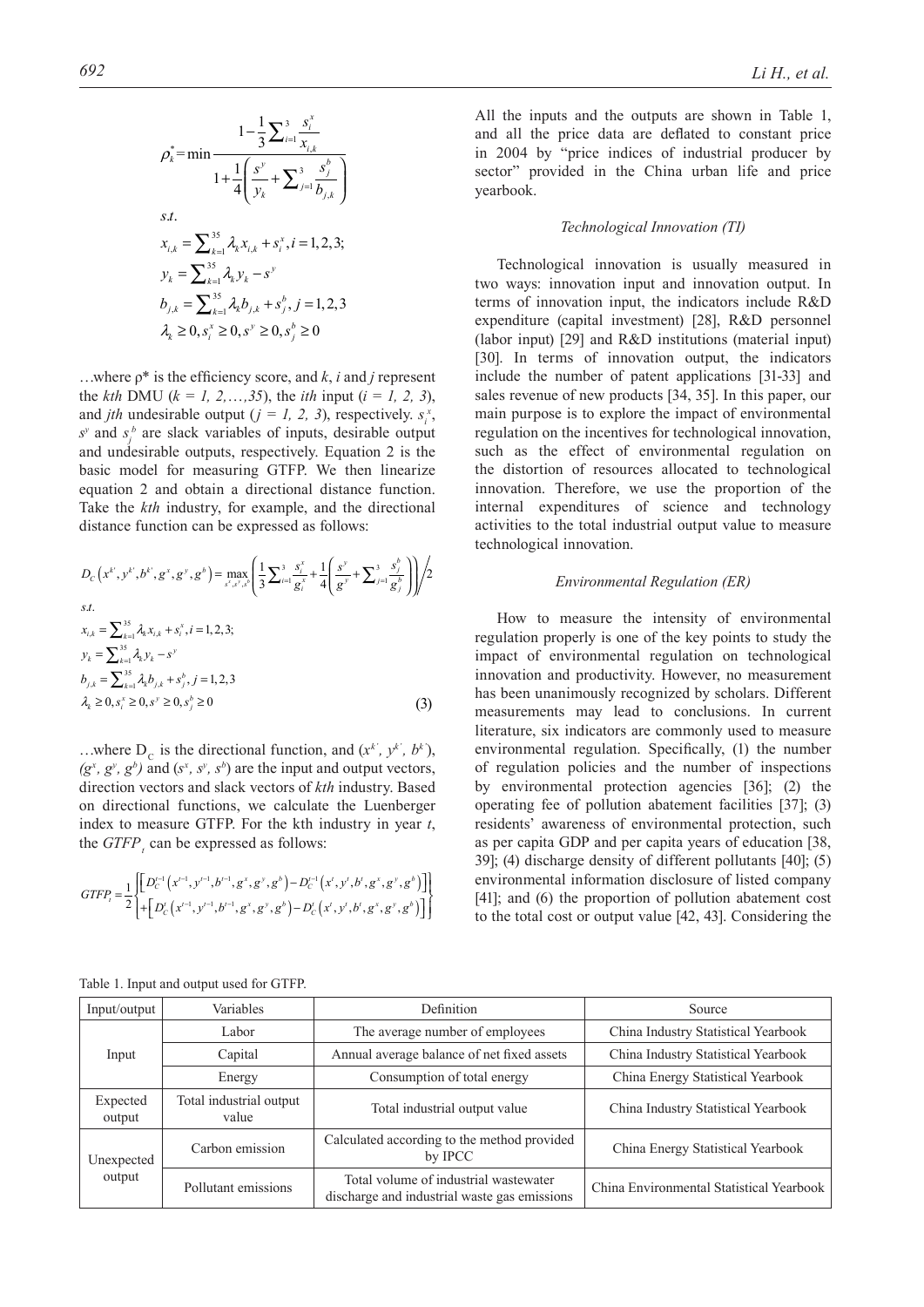availability of data, we use the proportion of pollution abatement cost to total industrial output value to measure environmental regulations.

#### *Control Variables*

#### (1) Industrial size (SCALE):

For industries with different sizes, the proportion of pollution abatement costs on total cost may differ. In general, large-scale industries have capital and human resources advantages, and can promote GTFP through economies of scale [44]. In this paper, we use the net investment in fixed assets to measure industrial size.

## (2) Ownership (OWN)

Industries under different ownership structures may have different requirements for environmental protection, technological innovation and improvement of GTFP. Chen and Golley find that the shares of stateowned firms have a significant and negative effect on industrial GTFP growth [45]. In this paper we use the share of state-owned and state-controlled firms in the industry's total industrial output value to measure the ownership structure.

## (3) Foreign direct investment (FDI)

The effects of foreign direct investment on technological innovation and green total factor productivity are complicated and uncertain. Liu and Liu [46] find that foreign direct investment can improve technological efficiency and promote productivity through technological spillover. However, the pollution heaven hypothesis argues that FDI will deteriorate the environment of the host country [17]. In this paper, we use the proportion of foreign capital and capital from Hong Kong, Macao, and Taiwan to total capital to measure foreign direct investment.

#### Econometric Regression Models

In this paper, the panel threshold model is used in our empirical analysis, which aims to solve the nonlinear effect caused by variable jump or structural breakpoint in panel regression analysis. Compared with adding square terms in empirical model, the panel threshold regression model does not require symmetrical distribution on both sides of the inflection

point, and can also effectively identify the nonlinear effect of the same direction. Therefore, we construct the empirical models as follows:

$$
GTFP = \alpha_0 + \alpha_1 ER \times I(\varphi \le \varphi_1) + \alpha_2 ER \times I(\varphi_1 < \varphi \le \varphi_2) + L + \alpha_{n+1} ER \times I(\varphi > \varphi_n) + \beta_1 SCALE + \beta_2 OWN + \beta_3 FDI + \mu + \omega + \varepsilon
$$

$$
(5)
$$

$$
TI = \delta_0 + \delta_1 ER \times I (\phi \le \phi_1) + \delta_2 ER \times I (\phi_1 < \phi \le \phi_2) + L + \delta_{n+1} ER \times I (\phi > \phi_n)
$$
\n
$$
+ \gamma_1 SCALE + \gamma_2 OWN + \gamma_3 FDI + \mu + \omega + \varepsilon
$$

(6)

...where *I* is the dummy variable;  $\varphi$  and  $\varphi$  are the threshold variables in each model;  $\alpha_0$  and  $\delta_0$  denote the constant terms in each model; and  $μ$ , ω and ε are industry fixed effect term, time fixed effect term and residual term, respectively.

#### **Results and Discussion**

## Industry Classification Based on the Emission Intensity of Pollution

Due to the differences in resource endowment and input structure of production factors, the effects of environmental regulation may vary from one industry to another. In this paper, we divide the whole sample (ALL) into two subsamples: low pollution emission industry (LPE) and high pollution emission industry (HPE), and explore whether and how industry heterogeneity influences the effect of environmental regulation. As the basis for dividing the sample, pollution emission intensity needs to be measured accurately. In current studies, two methods are commonly used to measure it: (1) using pollution control cost and (2) using a weighted sum of several pollutant emissions. Considering the non-additivity of various pollutants, the pollution emission intensity is measured by the sum of several pollutant standardized emissions per unit of output. The specific procedure is as follows:

(1) Calculate pollution emissions per unit of output:

Table 2. Descriptive statistics of variables.

| Variables    | <b>Observations</b> | Mean      | Std. dev. | max      | $\sim$<br>min |
|--------------|---------------------|-----------|-----------|----------|---------------|
| <b>GTFP</b>  | 385                 | 0.92      | 0.24      | 1.95     | 0.45          |
| TI           | 385                 | $0.71\%$  | $0.54\%$  | 2.46%    | $0.01\%$      |
| ER           | 385                 | 0.19%     | $0.25\%$  | 1.79%    | $0.01\%$      |
| <b>SCALE</b> | 385                 | 2548.70   | 3674.37   | 29054.05 | 142.60        |
| <b>OWN</b>   | 385                 | $16.12\%$ | 16.07%    | 85.66%   | 0.16%         |
| <b>FDI</b>   | 385                 | 25.67%    | 17.48%    | 76.38%   | $0.00\%$      |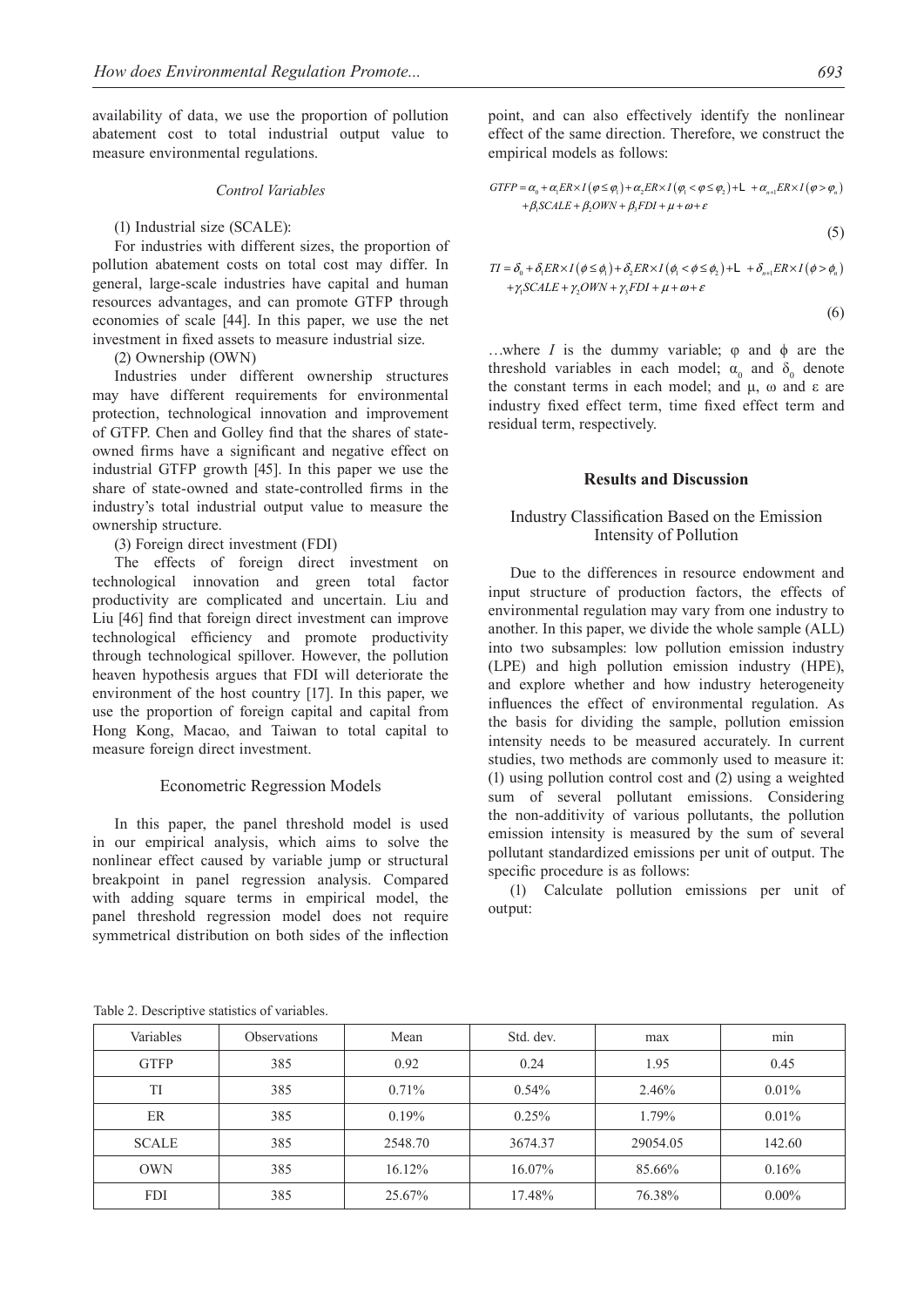$$
UE_{i,j} = \frac{E_{i,j}}{Y_i} \tag{7}
$$

...where  $E_{ij}$  is the pollution emissions per unit of output of industry *i* and pollutant *j*,  $UE_{i,j}$  is the pollution emissions per unit of output of industry *i* and pollutant *j*,  $Y_i$  is the total industrial output value of industry *i*.

(2) Standardize the pollution emissions per unit of output among industries:

$$
UE'_{i,j} = \frac{UE_{i,j} - \min\left(UE_j\right)}{\max\left(UE_j\right) - \min\left(UE_j\right)}
$$
\n(8)

...where max  $(UE<sub>j</sub>)$  and min  $(UE<sub>j</sub>)$  are the maximum and minimum values of pollutant *i* in all industries, and  $UE'_{i,j}$  denotes the standardized pollution emission of industry *i* and pollutant *j*.

(3) Sum all the  $UE'_{i,j}$  of industry *i*:

$$
AE_i = \sum_j UE_{i,j} \tag{9}
$$

Table 3. Industry divided.

...where  $AE_i$  denotes the pollution emission intensity of industry *i*.

According to the pollution emission intensity, we divide the 35 industries into 17 low pollution emission (LPE) industries and 18 high pollution emission (HPE) industries based on the median of pollution emission intensity in all industries. The industries included in each subsample are shown as Table 3.

## Green Total Factor Productivity

Based on the data of 35 industries during 2005-2015, we use the SBM-DEA model and Luenberger index to measure the green total factor productivity. The results are shown in Table 4. During the sample period, both the value of GTFP in each industry and the average value of GTFP in all industries are greater than 1, which indicates that green total factor productivity has improved. Specifically, *S*melting and Pressing of Ferrous Metals, Production and Supply of Gas, and Production and Supply of Electric Power and Heat Power are the top 3 industries with the highest

| Low pollution emission industries                                                      | Pollution<br>emission<br>intensity | High pollution emission industries                                         | Pollution<br>emission<br>intensity |
|----------------------------------------------------------------------------------------|------------------------------------|----------------------------------------------------------------------------|------------------------------------|
| Manufacture of Articles for Culture, Education<br>and Sport Activity                   | 0.15%                              | Manufacture of Leather, Fur, Feather<br>and Related Products and Footwear  | 5.07%                              |
| Printing, Reproduction of Recording Media                                              | 0.17%                              | Manufacture of Metal Products                                              | 5.64%                              |
| Manufacture of Furniture                                                               | 0.18%                              | Manufacture of Computers, Communication,<br>and Other Electronic Equipment | 7.29%                              |
| Manufacture of Tobacco                                                                 | 0.35%                              | Manufacture of Chemical Fibers                                             | 7.48%                              |
| Manufacture of Measuring Instrument                                                    | 0.78%                              | Manufacture of Medicines                                                   | 8.60%                              |
| Crafts and Other Manufactures                                                          | 0.79%                              | Manufacture of Foods                                                       | 9.22%                              |
| Processing of Timber, Manufacture of Wood,<br>Bamboo, Rattan, Palm, and Straw Products | 1.29%                              | Mining and Processing of Non-ferrous Metal<br>Ores                         | 9.25%                              |
| Mining and Processing of Non-metal Ores                                                | 1.42%                              | Manufacture of Wine, Drinks and Refined Tea                                | 12.20%                             |
| Manufacture of Special Purpose Machinery                                               | 1.56%                              | Smelting and Pressing of Non-ferrous Metals                                | 14.20%                             |
| Manufacture of Electrical Machinery and Equip-<br>ment                                 | 1.71%                              | Processing of Petroleum, Coking, Processing of<br>Nuclear Fuel             | 15.13%                             |
| Manufacture of General Purpose Machinery                                               | 1.82%                              | Mining and Washing of Coal                                                 | 19.34%                             |
| Manufacture of Rubber and Plastic                                                      | 1.88%                              | Processing of Food from Agricultural Products                              | 25.44%                             |
| Manufacture of Textile Wearing and Apparel                                             | 2.04%                              | Manufacture of Textile                                                     | 38.72%                             |
| Extraction of Petroleum and Natural Gas                                                | 2.41%                              | Manufacture of Raw Chemical Materials and<br><b>Chemical Products</b>      | 49.00%                             |
| Production and Supply of Gas                                                           | 3.98%                              | Manufacture of Non-metallic Mineral Products                               | 50.88%                             |
| Mining and Processing of Ferrous Metal Ores                                            | 4.45%                              | Smelting and Pressing of Ferrous Metals                                    | 64.33%                             |
| Manufacture of Transport Equipment                                                     | 4.76%                              | Manufacture of Paper and Paper Products                                    | 69.29%                             |
|                                                                                        |                                    | Production and Supply of Electric Power and<br><b>Heat Power</b>           | 91.03%                             |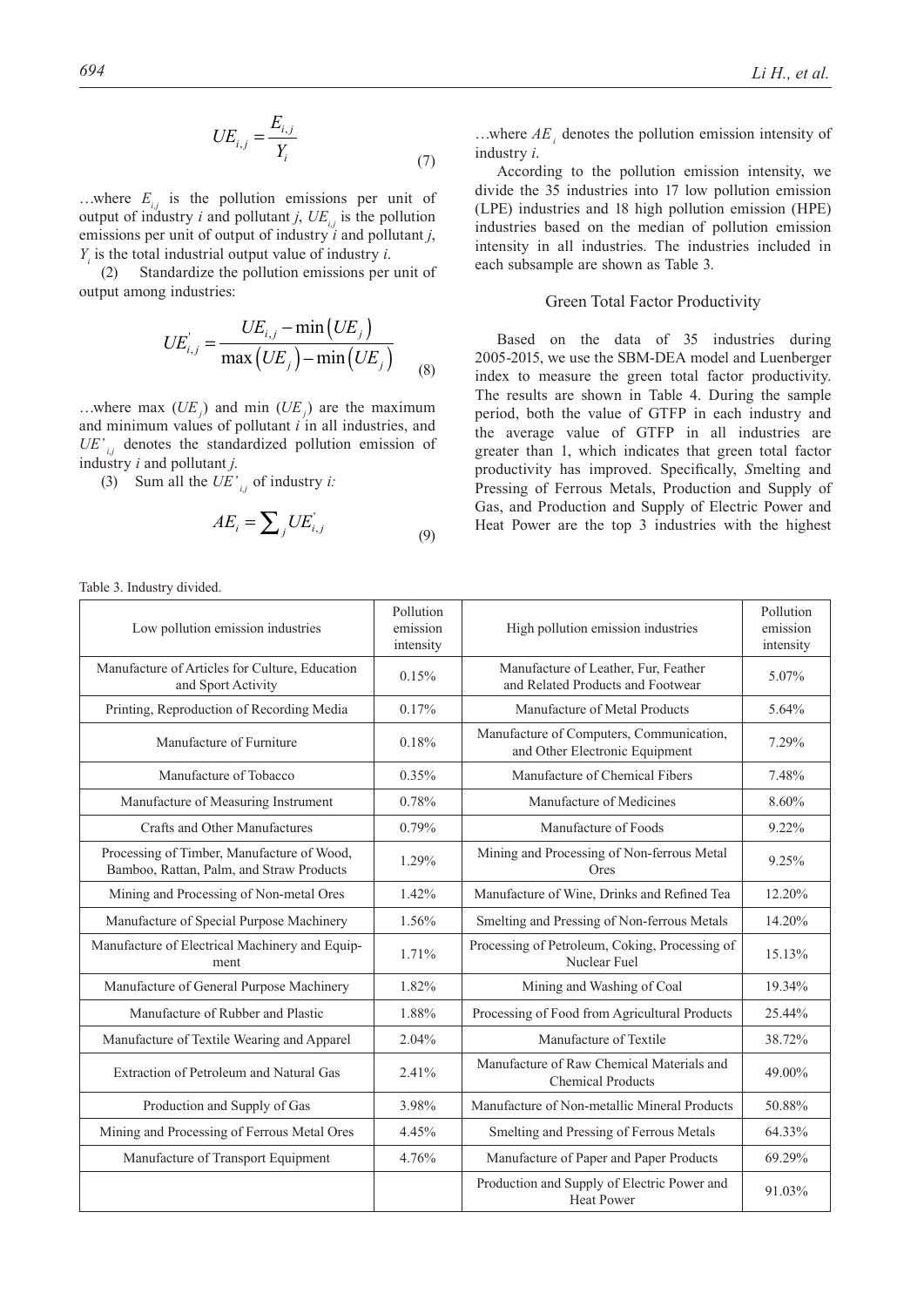| Table 4. Green total factor productivity.                                              |             |                                                                             |             |
|----------------------------------------------------------------------------------------|-------------|-----------------------------------------------------------------------------|-------------|
| Low pollution emission industries                                                      | <b>GTFP</b> | High pollution emission industries                                          | <b>GTFP</b> |
| Manufacture of Articles for Culture, Education and<br><b>Sport Activity</b>            | 1.0004      | Manufacture of Leather, Fur, Feather and Related Prod-<br>ucts and Footwear | 1.1575      |
| Printing, Reproduction of Recording Media                                              | 1.4945      | Manufacture of Metal Products                                               | 1.1433      |
| Manufacture of Furniture                                                               | 1.1960      | Manufacture of Computers, Communication, and Other<br>Electronic Equipment  | 1.0214      |
| Manufacture of Tobacco                                                                 | 1.0860      | Manufacture of Chemical Fibers                                              | 1.1673      |
| Manufacture of Measuring Instrument                                                    | 1.1550      | Manufacture of Medicines                                                    | 1.2143      |
| Crafts and Other Manufactures                                                          | 1.2163      | Manufacture of Foods                                                        | 1.2159      |
| Processing of Timber, Manufacture of Wood,<br>Bamboo, Rattan, Palm, and Straw Products | 1.3805      | Mining and Processing of Non-ferrous Metal Ores                             | 1.2996      |
| Mining and Processing of Non-metal Ores                                                | 1.4534      | Manufacture of Wine, Drinks and Refined Tea                                 | 1.2303      |
| Manufacture of Special Purpose Machinery                                               | 1.3097      | Smelting and Pressing of Non-ferrous Metals                                 | 1.5760      |
| Manufacture of Electrical Machinery and Equipment                                      | 1.0438      | Processing of Petroleum, Coking, Processing of Nuclear<br>Fuel              | 1.2586      |
| Manufacture of General Purpose Machinery                                               | 1.2077      | Mining and Washing of Coal                                                  | 1.2594      |
| Manufacture of Rubber and Plastic                                                      | 1.1924      | Processing of Food from Agricultural Products                               | 1.5127      |
| Manufacture of Textile Wearing and Apparel                                             | 1.4893      | Manufacture of Textile                                                      | 1.1350      |
| Extraction of Petroleum and Natural Gas                                                | 1.0821      | Manufacture of Raw Chemical Materials and<br><b>Chemical Products</b>       | 1.6770      |
| Production and Supply of Gas                                                           | 2.1741      | Manufacture of Non-metallic Mineral Products                                | 1.2483      |
| Mining and Processing of Ferrous Metal Ores                                            | 1.4361      | Smelting and Pressing of Ferrous Metals                                     | 2.4689      |
| Manufacture of Transport Equipment                                                     | 1.2564      | Manufacture of Paper and Paper Products                                     | 1.1975      |
|                                                                                        |             | Production and Supply of Electric Power and Heat Power                      | 2.1019      |

Table 4. Green total factor productivity.

GTFP, while the lowest 3 industries are Manufacture of Articles for Culture, Education and Sport, Manufacture of Computers, Communication, and Other Electronic Equipment, and Manufacture of Electrical Machinery and Equipment.

Fig. 1 depicts the growth trend of GTFP. From Fig. 1 we can find that the increase of green total factor productivity in high pollution emission industry is significantly greater than that in low pollution emission industry during the sample period. This is consistent



Fig. 1. Average GTFP for all industries, low pollution emission industries and high pollution emission industries.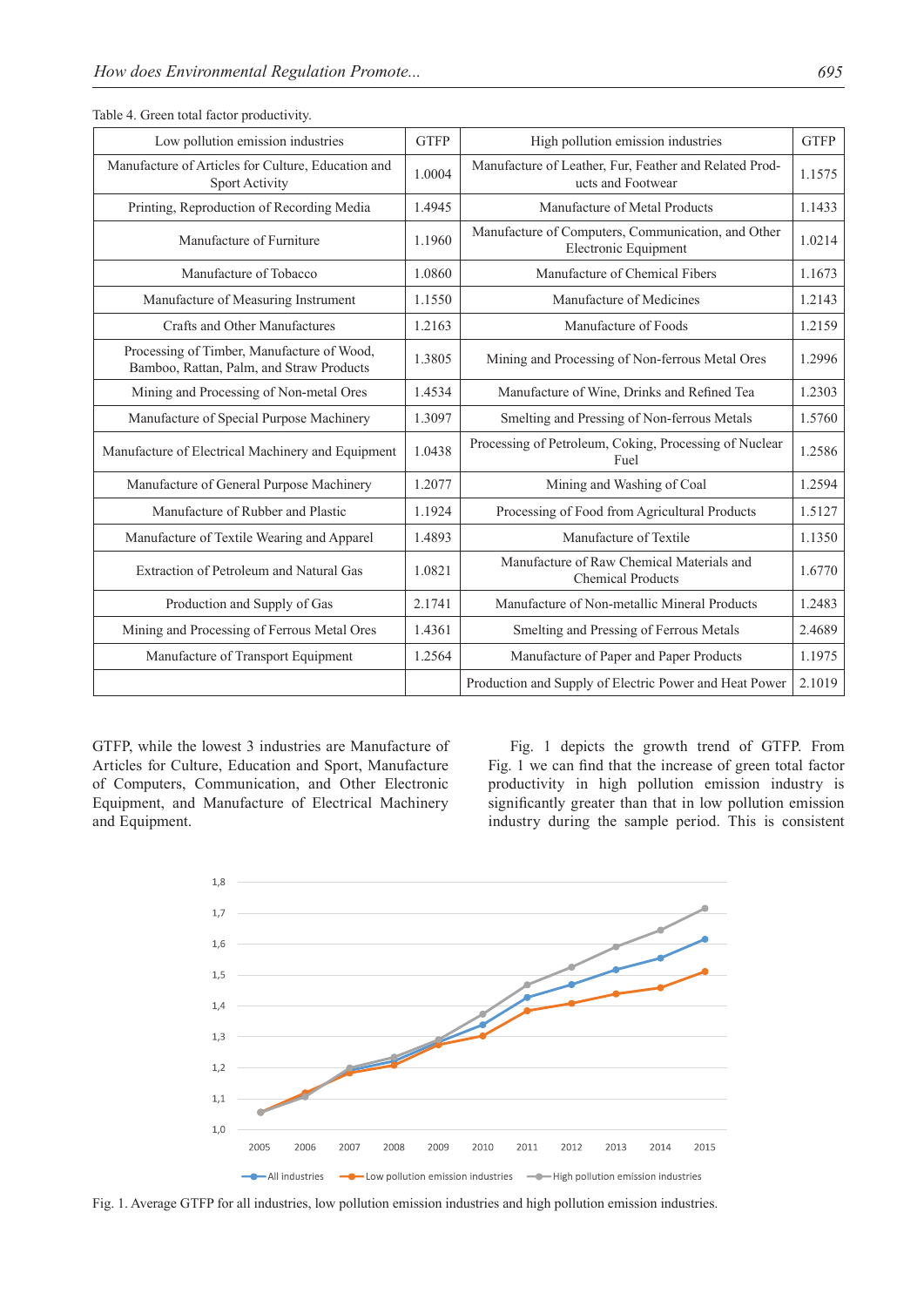with Li et al. [47], who argue that the pollution abatement costs account for a higher proportion of their total production cost in high pollution emission industries. Compared with the costly "end-ofpipe" method, firms are more inclined to meet the requirements of environmental regulation through technological innovation and product upgrading, which will in turn improve their green total factor productivity.

However, for low pollution emission industries, the pollution abatement costs account for a lower proportion of their total production cost, and firms can easily meet the requirements of environmental regulation through the "end-of-pipe" method. As a result, the low pollution emission industries lack enough incentives to promote their technological innovation and green total factor productivity.

| <b>GTFP</b> | No. of thresholds | Thresholds                    | F-value  | 10%      | $5\%$ | $1\%$    | 95% confidence interval                                        |
|-------------|-------------------|-------------------------------|----------|----------|-------|----------|----------------------------------------------------------------|
| ALL         | $1***$            | $0.04\%$                      | $0.34\%$ | $0.24\%$ | 0.27% | 0.40%    | $(0.04\%, 0.04\%)$                                             |
|             | $\overline{2}$    | $0.01\%$<br>0.04%             | 0.16%    | 0.25%    | 0.28% | $0.37\%$ | $(0.01\%, 0.01\%)$<br>$(0.04\%, 0.04\%)$                       |
|             | 3                 | 0.01%<br>$0.04\%$<br>$0.06\%$ | $0.07\%$ | $0.29\%$ | 0.35% | 0.41%    | $(0.01\%, 0.01\%)$<br>$(0.04\%, 0.04\%)$<br>$(0.06\%, 0.06\%)$ |
|             | $1^*$             | 0.18%                         | 0.23%    | 0.20%    | 0.23% | 0.31%    | $(0.15\%, 0.18\%)$                                             |
| <b>LPE</b>  | $\overline{2}$    | 0.12%<br>0.18%                | 0.10%    | 0.17%    | 0.21% | 0.26%    | $(0.11\%, 0.12\%)$<br>$(0.17\%, 0.18\%)$                       |
|             | 3                 | $0.09\%$<br>0.12%<br>0.18%    | 0.08%    | 0.20%    | 0.23% | 0.40%    | $(0.07\%, 0.10\%)$<br>$(0.11\%, 0.12\%)$<br>$(0.17\%, 0.18\%)$ |
| <b>HPE</b>  | 1                 | 0.23%                         | $0.11\%$ | $0.24\%$ | 0.30% | 0.42%    | $(0.23\%, 0.24\%)$                                             |
|             | $\mathfrak{2}$    | $0.03\%$<br>0.23%             | 0.13%    | 0.19%    | 0.24% | 0.34%    | $(0.03\%, 0.04\%)$<br>$(0.23\%, 0.24\%)$                       |
|             | 3                 | 0.03%<br>0.23%<br>0.23%       | 0.07%    | $0.24\%$ | 0.29% | 0.48%    | $(0.03\%, 0.04\%)$<br>$(0.23\%, 0.23\%)$<br>$(0.23\%, 0.24\%)$ |

Table 5. Threshold significance test for GTFP.

Note: \*\*\*, \*\*, \* indicate significance at  $p<0.01$ ,  $p<0.05$  and  $p<0.10$ , respectively.

Table 6. Threshold significance test for technological innovation.

| <b>TI</b>  | No. of thresholds | Thresholds                       | F-value   | 10%      | $5\%$    | $1\%$    | 95% confidence interval                                        |
|------------|-------------------|----------------------------------|-----------|----------|----------|----------|----------------------------------------------------------------|
| ALL        | $1^*$             | 0.12%                            | 0.15%     | 0.13%    | 0.17%    | 0.20%    | $(0.11\%, 0.12\%)$                                             |
|            | $\mathfrak{2}$    | $0.03\%$<br>0.12%                | 0.08%     | 0.13%    | 0.15%    | 0.19%    | $(0.03\%, 0.03\%)$<br>$(0.11\%, 0.12\%)$                       |
|            | 3                 | $0.03\%$<br>0.12%<br>0.18%       | $0.08\%$  | 0.19%    | $0.22\%$ | 0.26%    | $(0.03\%, 0.03\%)$<br>$(0.11\%, 0.12\%)$<br>$(0.16\%, 0.18\%)$ |
|            |                   | $0.11\%$                         | $0.06\%$  | 0.10%    | 0.12%    | 0.16%    | $(0.11\%, 0.12\%)$                                             |
| <b>LPE</b> | $\overline{2}$    | $0.03\%$<br>$0.11\%$             | $0.06\%$  | $0.11\%$ | 0.16%    | $0.21\%$ | $(0.03\%, 0.03\%)$<br>$(0.10\%, 0.12\%)$                       |
|            | 3                 | $0.03\%$<br>$0.08\%$<br>$0.11\%$ | 0.05%     | 0.21%    | 0.25%    | $0.40\%$ | $(0.03\%, 0.03\%)$<br>$(0.08\%, 0.09\%)$<br>$(0.10\%, 0.12\%)$ |
|            | $1^*$             | 0.19%                            | 0.14%     | 0.14%    | 0.17%    | $0.24\%$ | $(0.17\%, 0.19\%)$                                             |
| <b>HPE</b> | $\overline{c}$    | 0.19%<br>$0.20\%$                | $-0.02\%$ | 0.16%    | 0.19%    | 0.25%    | $(0.16\%, 0.19\%)$<br>$(0.19\%, 0.20\%)$                       |
|            | 3                 | 0.12%<br>0.19%<br>$0.20\%$       | $0.06\%$  | 0.16%    | 0.19%    | 0.23%    | $(0.11\%, 0.12\%)$<br>$(0.16\%, 0.19\%)$<br>$(0.19\%, 0.20\%)$ |

Note: \*\*\*, \*\*, \* indicate significance at  $p < 0.01$ ,  $p < 0.05$  and  $p < 0.10$ , respectively.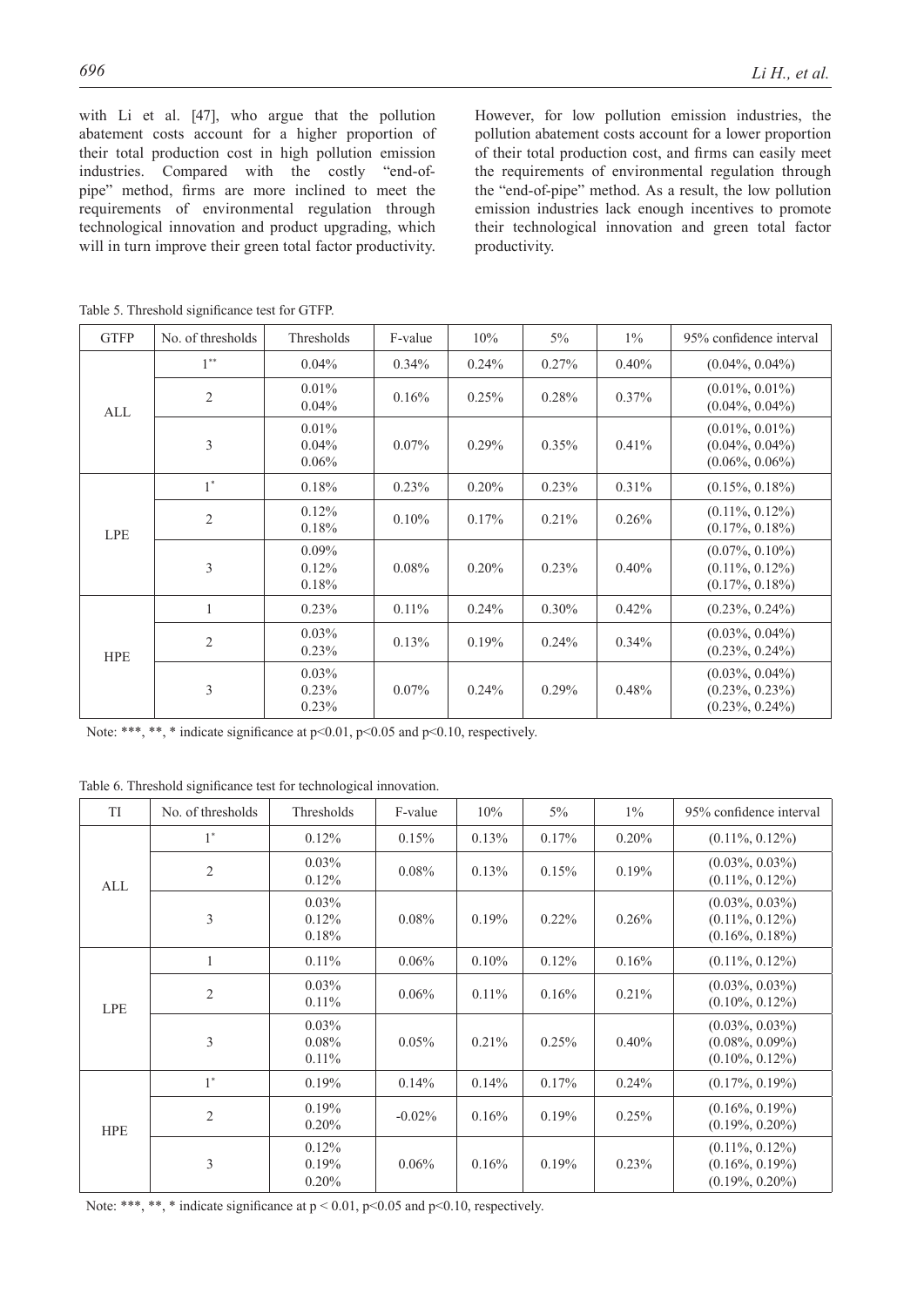## Threshold Significance Test

In this paper, environmental regulation is taken as the threshold variable. Before the panel threshold model regression, we need to determine how many thresholds are needed for the model. Therefore, we conduct a significance test of the single threshold, double thresholds and three thresholds in each model. The results are shown in Tables 5 and 6.

Table 5 shows the threshold significance test results of equation (5), which shows that the whole sample and the subsample of LPE have a significant threshold, respectively, while the subsample of HPE has no significant threshold. Table 6 shows the threshold significance test results of equation (6), which shows that the whole sample and the subsample of HPE have a significant threshold respectively, while the subsample of LPE has no significant threshold. In this paper, we apply panel threshold regression for samples with significant threshold effect. According to the results of Hausman test [22], we choose the panel fixed effect regression for the other samples.

#### Empirical Results

#### *All Industries*

The effect of environmental regulation on technological innovation and GTFP are shown in Table 7 (columns 1 and 4, respectively). In general, although both models have significant threshold effects, the impacts of environmental regulation between technological innovation and GTFP are opposite. The effect on technological innovation has been promoted from significant negative effect (-1.3342) to positive but no significant effect (0.1060), while the significant positive effect on GTFP has been reduced to not significant. Specifically, combined with the thresholds ( $ER = 0.12\%$ ) in model (1) and the thresholds  $(ER = 0.04\%)$  in model (2), we divide the sample period into three stages.

Stage 1 (ER≤0.04%). In this stage, environmental regulation has a negative effect on technological innovation, but has a positive effect on GTFP. It is an interesting finding that is different from previous studies. This is because most existing studies show that environmental regulation either weakens both technological innovation and GTFP [5], or promotes GTFP by innovation offset [6]. Why does this happen? We think it can be explained by two main reasons. On one hand, due to the high uncertainty of technological innovation, firms usually choose "end-of-pipe" treatment or secondary treatment solutions rather than innovation. At the same time, to offset the rising cost of compliance, firms will seek more output by transferring some existing R&D investment into the production process and pollution abatement [3]. On the other hand, for some firms with high energy consumption and high

|              |              | <b>TI</b>    |              | <b>GTFP</b>  |               |             |  |
|--------------|--------------|--------------|--------------|--------------|---------------|-------------|--|
| Variables    | (1)          | (2)          | (3)          | (4)          | (5)           | (6)         |  |
|              | <b>ALL</b>   | <b>LPE</b>   | <b>HPE</b>   | ALL          | <b>LPE</b>    | <b>HPE</b>  |  |
|              | $-1.3342***$ |              | $-0.7813***$ | 329.8740***  | $-108.28***$  |             |  |
| ERSTH1       | (0.4982)     |              | (0.3342)     | (73.6575)    | (25.3157)     |             |  |
| ER > TH1     | 0.1060       |              | $0.2032**$   | 0.0348       | $-31.8634***$ |             |  |
|              | (0.0860)     |              | (0.0875)     | (4.4102)     | (10.4921)     |             |  |
|              |              | $-0.0796$    |              |              |               | 8.8316*     |  |
| ER           |              | (0.1793)     |              |              |               | (5.1258)    |  |
| <b>SCALE</b> | $-0.0000***$ | $-0.0000***$ | $-0.0000***$ | $0.0001***$  | $0.0001***$   | $0.0001***$ |  |
|              | (0.0000)     | (0.0000)     | (0.0000)     | (0.0000)     | (0.0000)      | (0.0000)    |  |
|              | $0.0120***$  | $0.0076***$  | $0.0243***$  | $-0.4203***$ | $-0.3007**$   | $-0.5015**$ |  |
| <b>OWN</b>   | (0.0020)     | (0.0023)     | (0.0033)     | (0.1024)     | (0.1181)      | (0.2296)    |  |
| <b>FDI</b>   | $-0.0014**$  | $-0.0021***$ | $-0.0010$    | $-0.0091$    | $-0.0051$     | 0.0302      |  |
|              | (0.0007)     | (0.0007)     | (0.0009)     | (0.0336)     | (0.0434)      | (0.0528)    |  |
|              | $0.0070***$  | $0.0080***$  | $0.0046***$  | $0.7191***$  | $0.8933***$   | $0.6304***$ |  |
| Cont.        | (0.0005)     | (0.0006)     | (0.0008)     | (0.0245)     | (0.0287)      | (0.0572)    |  |
| Obs.         | 385          | 187          | 198          | 385          | 187           | 198         |  |

Table 7. Empirical results.

Note: Standard errors in parenthesis; \*\*\*, \*\*, \* indicate significance at  $p < 0.01$ ,  $p < 0.05$  and  $p < 0.10$ , respectively.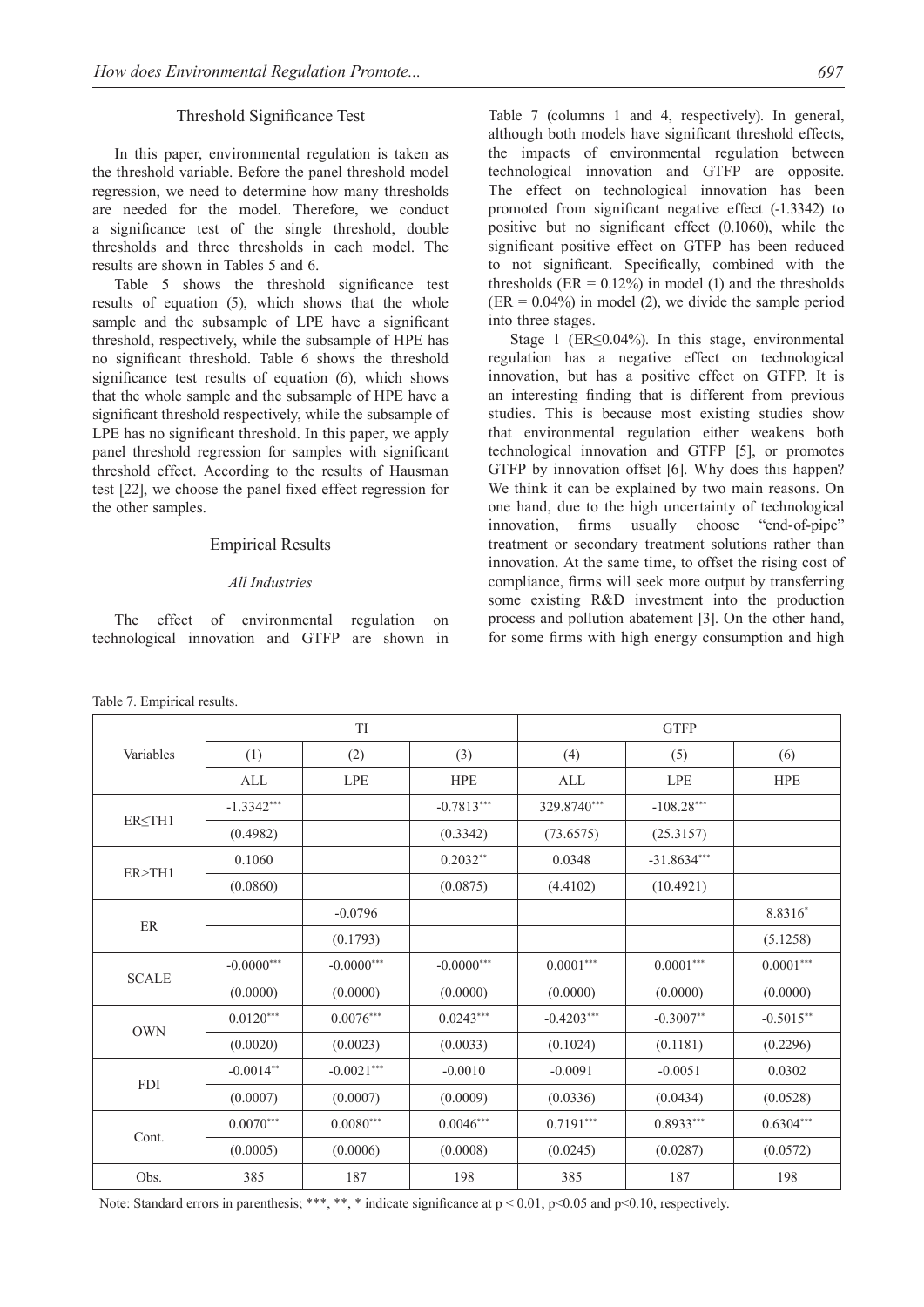pollution emission, environmental regulation can lead them to quit the market either for the unbearable cost of pollution abatement or for mandating shutdown by the government. Benefitting from the increase of market concentration and the green entry barrier, environmental regulation promotes GTFP without innovation offset.

Stage 2 (0.04%<ER≤0.12%). In this stage, environmental regulation still plays an inhibitory role on technological innovation. However, the promotion effect of environmental regulation on GTFP is no longer significant. This is because the pressure from environmental regulation is still not enough to stimulate technological innovation, which results in environmental regulation continuing to squeeze out R&D investment and GTFP still cannot be improved through innovation offset. Unfortunately, with the elimination of backward production capacity being almost completed, the benefits from market concentration and the green entry barrier are gradually vanished, which make the competition among incumbent firms fierce again. Under the combined effect of these factors, the significant positive impact of environmental regulation becomes insignificant at this stage. Altogether, this phenomenon shows that the way to improve GTFP through changes in external market conditions is not sustainable.

Stage 3 (ER>0.12%). The effects of environmental regulation on technological innovation and GTFP are both positive but not significant. On one hand, the way through transfer R&D investment to offset the rapid rising cost of compliance is unsustainable in the long term, and the environmental regulation has begun to make firms aware of the importance of technological innovation. At this point, firms will gradually reduce the squeeze on R&D investment until they start to increase. As for GTFP, the reasons are the same as in Stage 2.

Overall, during the sample period, environmental regulation has not yet entered the stage of significantly promoting R&D innovation and GTFP. This is the case in the whole sample. How about the cases in two subsamples? It is interesting to study whether the cases are the same as in the whole sample or have industry heterogeneity in the two subsamples.

#### *Low Pollution Emission Industries*

The effect of environmental regulation on technological innovation and GTFP are shown in Table 7 (columns 2 and 5, respectively). The effects of environmental regulation on technological innovation have no significant effect during the whole sample period. The effects on GTFP are significant and negative, but the negative effect diminished after crossing the threshold. Compared with the high pollution emission industries, the same environmental regulation is relatively lax in the low-pollution emission industries. In addition, environmental technological innovation will not bring direct economic benefit to firms. Therefore, the relatively low cost of compliance makes "end-ofpipe" treatment or secondary treatment feasible without technological innovation. Actually, China has failed to break through the "source reduction" and "end-of-pipe" treatment since the 1990s [48].

However, the relatively low cost of compliance also makes them hardly obtain GTFP promotion through increasing market concentration and building green entry barrier. If things continue this way, the increasing cost of marginal pollution abatement will inevitably weaken GTFP. Similarly, Yuan and Xiang [20] find that environmental regulation has inhibited technological innovation and impaired GTFP. However, it is worth noting that the negative effect on GTFP is significantly alleviated when environmental regulation exceeds the threshold (ER =  $0.18\%$ ). This might be because the innovation offset from existing R&D innovation has played a positive role in alleviating the negative impact on GTFP. Xie [49] found that the direct impact of environmental regulation on GTFP is negative in the short term. However, it has the possibility to promote GTFP in the long run.

#### *High Pollution Emission Industries*

The effects of environmental regulation on technological innovation and GTFP are shown in Table 7 (columns 3 and 6, respectively). The effect of environmental regulation on Technological innovation has been changed from significant negative effect (-0.7813) to significant positive effect (0.2032) during the sample period, which suggests that the impact on technological innovation is similar to the "U"-type curve. When environmental regulation is on the left side of the turning point ( $ER = 0.19\%$ ), the pollution abatement cost is a relatively small part of the total cost. In this stage, environmental regulation has not only been unable to provide enough incentives to technological innovation, but also transferred some existing R&D investment into pollution abatement and production process. When environmental regulation entered the right side of the turning point, the pollution abatement cost rose to an unbearable place of the total cost. The still increasing marginal pollution cost will force firms to take green innovation for conserving energy and reducing emissions. This is consistent with Liu et al. [50].

In terms of the effect on GTFP, environmental regulation plays a positive role during this period. This can be explained as follows. On one hand, strict environmental regulation requires firms to bear the cost of pollution abatement, which causes a decline in profits. As the cost of pollution abatement continues to increase, some high pollution emission industries choose to withdraw from the market because they cannot afford the high cost [51]. To some extent, this has increased market concentration and built green entry barriers for incumbent firms, which will further promote GTFP. On the other hand, technological innovation complies with environmental regulation, often improving GTFP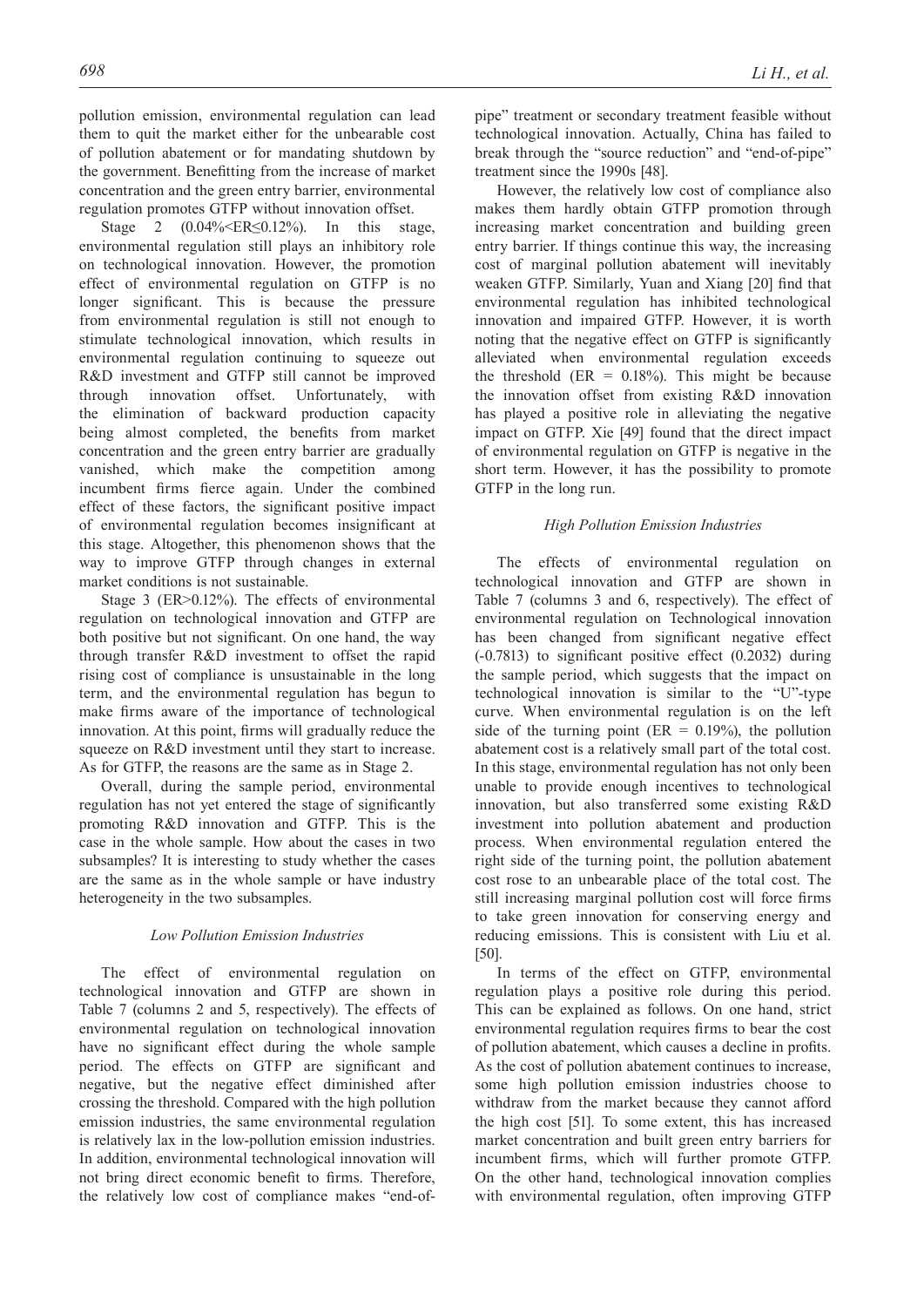|              |                 | <b>TI</b>       |                | <b>GTFP</b>  |              |              |  |
|--------------|-----------------|-----------------|----------------|--------------|--------------|--------------|--|
| Variables    | (1)             | (2)             | (3)            | (4)          | (5)          | (6)          |  |
|              | ALL             | LPE             | <b>HPE</b>     | ALL          | <b>LPE</b>   | <b>HPE</b>   |  |
|              | $-3.3E+07***$   | $-3.4E+07***$   | $-1.1E+04***$  |              | $-6.2090***$ | $-2.1645***$ |  |
| ER < T H1    | $(6.0E+06)$     | $(7.0E+06)$     | $(2.6E+03)$    |              | (1.3503)     | (0.6372)     |  |
| ER > TH1     | $-1.8E + 04$    | $-1.7E + 04$    | $-28.6118$     |              | $-1.4582**$  | 0.0638       |  |
|              | $(1.2E+04)$     | $(1.8E+04)$     | (140.9775)     |              | (0.5731)     | (0.3857)     |  |
| ER           |                 |                 |                | $-0.5265$    |              |              |  |
|              |                 |                 |                | (0.4093)     |              |              |  |
| <b>SCALE</b> | $10.0406***$    | 8.6495***       | $0.0579***$    | $0.0012***$  | $0.0013***$  | $0.0006***$  |  |
|              | (1.3990)        | (2.0752)        | (0.0166)       | (0.0001)     | (0.0001)     | (0.0000)     |  |
| <b>OWN</b>   | $3.6E + 04$     | $2.4E + 04$     | $-9.2E+02***$  | 0.9827       | 2.9996       | $-0.7256$    |  |
|              | $(3.2E+04)$     | $(6.5E+04)$     | (277.5610)     | (1.1871)     | (2.0650)     | (0.7503)     |  |
| <b>FDI</b>   | $-4.6E + 04***$ | $-4.2E + 04***$ | $-1.7E+02$     | $-0.2077$    | 0.2859       | $-0.9138**$  |  |
|              | $(1.1E+04)$     | $(1.5E+04)$     | (129.3346)     | (0.3579)     | (0.4652)     | (0.3537)     |  |
|              | $6.1E + 04***$  | $7.2E + 04***$  | $1.1E + 03***$ | $-1.1562***$ | $-2.2147***$ | $0.5068***$  |  |
| Cont.        | $(6.9E+03)$     | $(1.2E+04)$     | (71.6918)      | (0.3117)     | (0.3687)     | (0.1918)     |  |
| Obs.         | 385             | 187             | 198            | 385          | 187          | 198          |  |

Table 8. Robust test results.

Note: Standard errors in parenthesis; \*\*\*, \*\*, \* indicate significance at  $p < 0.01$ ,  $p < 0.05$  and  $p < 0.10$ , respectively.

through innovation offset [6]. In summary, GTFP has been promoted through an advantage obtained from external market conditions and internal innovation offsets.

## Robust Test

In order to test whether the empirical test is robust, we have done the same empirical analysis by replacing key variables. (1) Referring to the existing studies, we re-estimate a new GTFP excluding energy consumption and carbon emissions by SBM-DEA model. (2) Choose the number of people engaged in scientific and technological activities instead of R&D investment. (3) Using emission intensity of pollutants represents environmental regulation. The estimated results are shown in Table 8 (which are basically the same as in Table 7).

## **Conclusions**

Based on a panel data of 35 industries from 2005 to 2015, this paper uses a panel threshold model to investigate the effect and the mechanism of environmental regulation on technological innovation and GTFP. Considering the existence of industrial heterogeneity, this paper further divides the whole sample into two subsamples according to the intensity

of pollution emission, and then explores the different effects of environmental regulation between the two subsamples. The findings in this paper are shown as follows:

(1) The impact mechanisms of environmental regulation on technological innovation and GTFP are different. For technological innovation, the effect depends on whether environmental regulation brings enough innovation pressure to firms by the rising cost of compliance. However, in terms of GTFP, the effect depends on the net effect between positive effects and negative effects of environmental regulation. The positive effects include competitive advantage form external market conditions and innovation offset from internal technological innovation. The negative effects are mainly the distortion effect of resource allocation by squeezing technological innovation and production input to pollution abatement. During the sample period, environmental regulation plays a positive role in technological innovation and GTFP only in the high pollution emission industry. However, for the whole sample and the low pollution emission industries, the effects of environmental regulation are either negative or insignificant.

(2) Apart from innovation offset, we also find that environmental regulation can promote GTFP by increasing market concentration and building green market entry barriers. This competitive advantage is mainly generated in two ways. Firstly, the government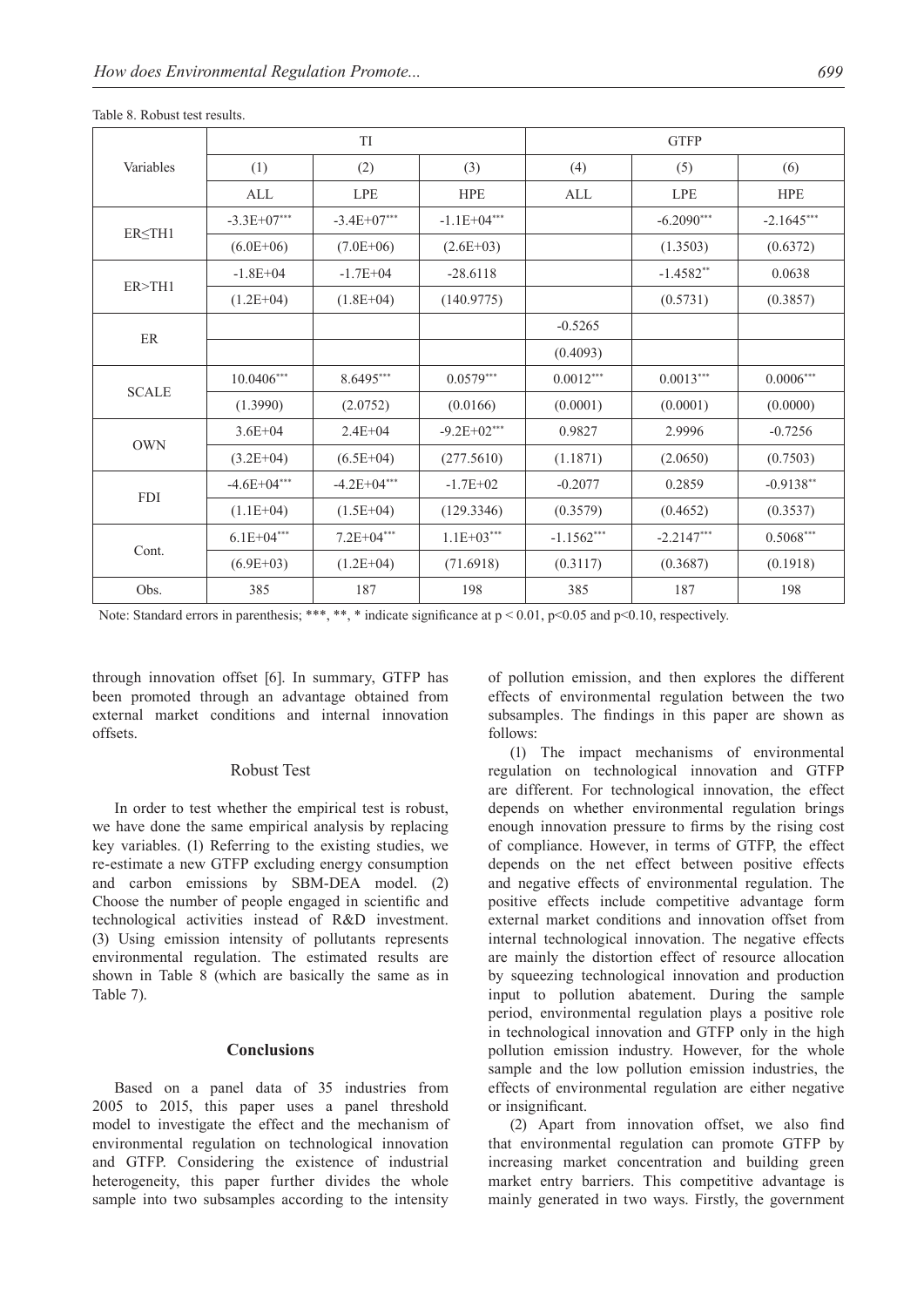forces some backward firms to shut down and strictly controls the incremental scale of high pollution emission industries by administrative order. Secondly, the government raises the cost of compliance through tax, trade and loan, and thus compels some unprofitable firms to withdraw from the market. Compared with the first one, the second can also exert innovation pressure on incumbent firms.

(3) We find that not all industries can obtain a competitive advantage by increasing market concentration and green market entry barriers. For example, the low pollution emission industries can easily meet the standard of current environmental regulation for their cleaner production process. And both administrative order and market-based tools are rarely involved in the low pollution emission industry. Therefore, the low pollution emission industries can hardly promote GTFP through such competitive advantage. In addition, even for an industry with this competitive advantage, their incumbent firms can only get GTFP improved in the short term. In the long term, the continuous improvement of GTFP depends on innovation offset. This is mainly reflected in the difference between the latter two stages of the whole sample and the second stage of the high pollution emission industries. Because of the disappearance of competitive advantage and the lack of technological innovation, the promoting effect is not significant in the latter two stages of the whole industry. However, the positive effect of environmental regulation on technological innovation has further promoted GTFP in the second stage of the high pollution emission industries.

The policy implications of this paper are that: (1) The environmental policy should take full account of the existence of industrial heterogeneity to make environmental regulation play a promoting role in both technological innovation and GTFP. Although low pollution emission industries are characteristic and are characterized by low resource consumption and low environment pollution, they may still pose a potential threat to environment protection. The long-term neglect of the policy makers made the intensity of environment regulation on these industries at a low level, which failed to generate enough incentives for promoting technological innovation and green total factor productivity. Therefore, it is necessary to appropriately improve the intensity of environmental regulation in low pollution emission industries. However, for high pollution emission industries, it is necessary to consider the industry's tolerance to environmental regulations. If the environmental regulations exceed the tolerance of the industry, such industry may turn to rent-seeking behavior rather than increase investment in green technological innovation. (2) The policy makers should focus on the dynamic adjustment of the intensity of environmental regulation rather than a certain level. Because of the influence of information asymmetry, policy makers often overestimate or underestimate the actual pollution abatement, which will not provide enough incentives to promote technological innovation and green total factor productivity. Therefore, policy makers need to make timely adjustments to the intensity of environmental regulation to a reasonable level in order to maintain continuous incentives for industries.

## **Acknowledgments**

This research was funded by the National Natural Science Foundation of China (Nos. 71673022, 71704010, 71772104, and 41701621), and the Beijing Social Science Foundation (17LJB004).

## **Conflict of Interest**

The authors declare no conflict of interest.

#### **References**

- 1. WANG J., MA G., YU F., PENG F., YANG W., ZHOU X., ZHOU Y., ZHAO X. Study on China's Gross Economicecological Product Accounting in 2015. China Population, Resources and Environment, **28** (2), 1, **2018** [In Chinese].
- 2. China's air quality improves: top legislature inspection report. Available online: http://english.mep.gov.cn/News\_ service/media\_news/201807/t20180711\_446401.shtml (accessed on 14 Auguest 2018).
- 3. AMBEC S., COHEN M.A., ELGIE S., LANOIE P. The Porter Hypothesis at 20: Can Environmental Regulation Enhance Innovation and Competitiveness? Review of Environmental Economics and Policy, **7** (1), 2, **2013**.
- 4. GRAY W.B. The Cost of Regulation: OSHA, EPA and the Productivity Slowdown. The American Economic Review, **77** (5), 998, **1987**.
- 5. JORGENSON D.W., WILCOXEN P.J. Environmental regulation and US economic growth. The Rand Journal of Economics, **21** (2), 314, **1990**.
- 6. PORTER M.E., VAN DER LINDE C. Toward a New Conception of the Environment-Competitiveness Relationship. Journal of Economic Perspectives, **9** (4), 97, **1995**.
- 7. JAFFE A.B., PALMER K. Environmental regulation and innovation: a panel data study. Review Of Economics and Statistics, **79** (4), 610, **1997**.
- 8. GUO L., QU Y., TSENG M. The interaction effects of environmental regulation and technological innovation on regional green growth performance. Journal of Cleaner Production, **162**, 894, **2017**.
- 9. LI H., HE F., SHAO Y., CHEN L. The Effects of Environmental Regulation and Financial Constraints on Corporate R&D Investment in China. Journal of Scientific & Industrial Research, **77** (8), 442, **2018**.
- 10. GANS J.S. Innovation and climate change policy. American Economic Journal: Economic Policy, **4** (4), 125, **2012**.
- 11. YUAN B., ZHANG K. Can environmental regulation promote industrial innovation and productivity? Based on the strong and weak Porter hypothesis. Chinese Journal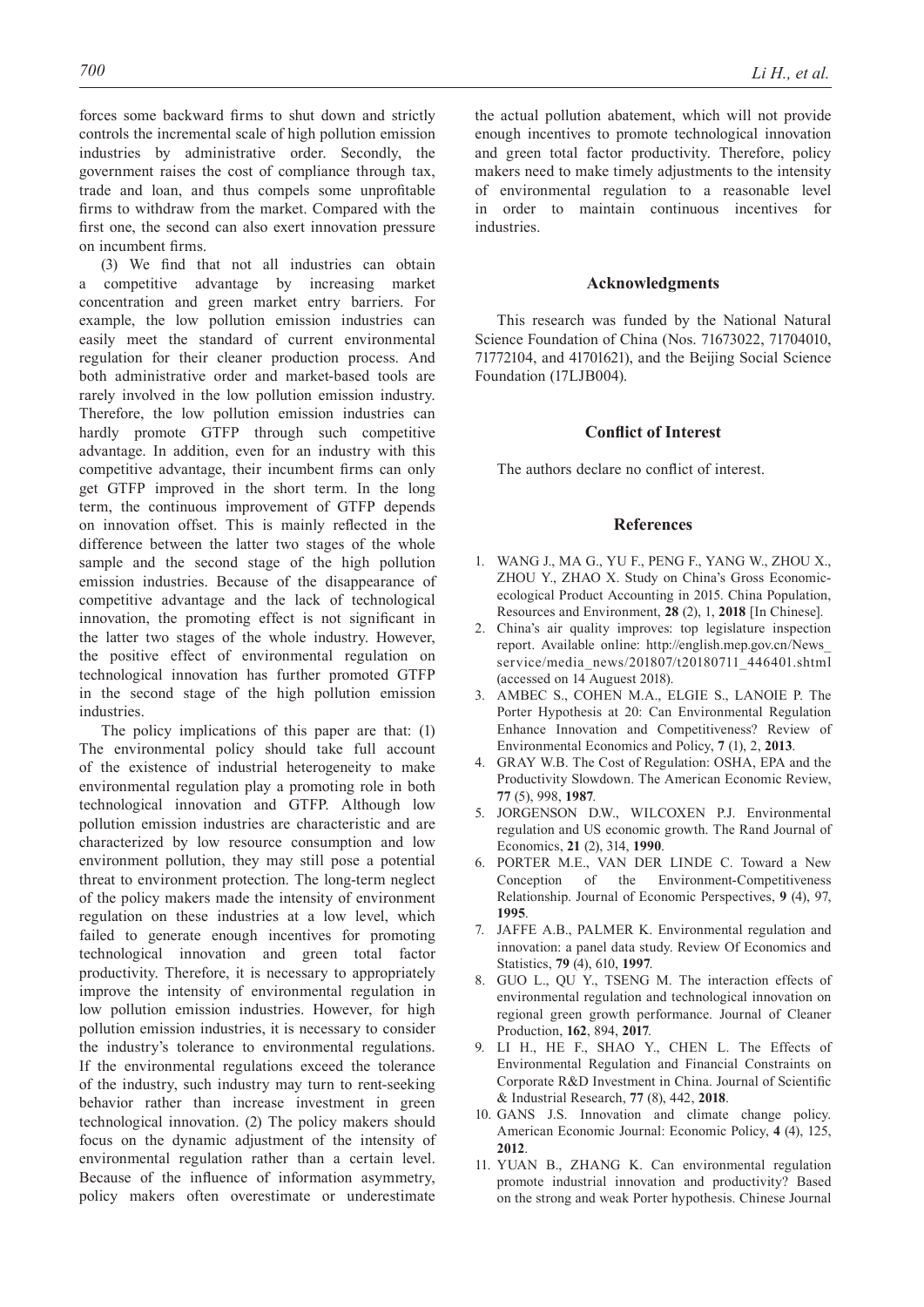of Population Resources and Environment, **15** (4), 322, **2017**.

- 12. VAN LEEUWEN G., MOHNEN P. Revisiting the Porter hypothesis: an empirical analysis of Green innovation for the Netherlands. Economics of Innovation and New Technology, **26** (1-2), 63, **2017**.
- 13. SHI B., FENG C., ZHANG Y., YANG F. Increasing Marginal Effect of Environmental Dividend. Industrial ecomomics Research, **12**, 40, **2017** [In Chinese].
- 14. REXHäUSER S., RAMMER C. Environmental Innovations and Firm Profitability: Unmasking the Porter Hypothesis. Environmental & Resource Economics, **57** (1), 145, **2014**.
- 15. RUBASHKINA Y., GALEOTTI M., VERDOLINI E. Environmental regulation and competitiveness: Empirical evidence on the Porter Hypothesis from European manufacturing sectors. Energy Policy, **83**, 288, **2015**.
- 16. YUAN Y., XIE R. Environmental regulation and the "Green" Productivity Growth of China's Industry. China Soft Science, **7**, 144, **2016** [In Chinese].
- 17. XIE R., YUAN Y., HUANG J. Different Types of Environmental Regulations and Heterogeneous Influence on "Green" Productivity: Evidence from China. Ecological Economics, **132**, 104, **2017**.
- 18. REN S., LI X., YUAN B., LI D., CHEN X. The effects of three types of environmental regulation on eco-efficiency: A cross-region analysis in China. Journal of Cleaner Production, **173**, 245, **2018**.
- 19. DESROCHERS P., HAIGHT C. E. Squandered profit opportunities? Some historical perspective on industrial waste and the Porter Hypothesis. Resources, Conservation and Recycling, **92**, 179, **2014**.
- 20. YUAN B., XIANG Q. Environmental regulation, industrial innovation and green development of Chinese manufacturing: Based on an extended CDM model. Journal of Cleaner Production, **176**, 895, **2018**.
- 21. RAMANATHAN R. Understanding Complexity: the Curvilinear Relationship Between Environmental Performance and Firm Performance. Journal of Business Ethics, **149** (2), 383, **2018**.
- 22. YUAN B., REN S., CHEN X. Can environmental regulation promote the coordinated development of economy and environment in China's manufacturing industry?–A panel data analysis of 28 sub-sectors. Journal of Cleaner Production, **149**, 11, **2017**.
- 23. CHEN L., HE F., ZHANG Q., JIANG W., WANG J. Twostage efficiency evaluation of production and pollution control in Chinese iron and steel enterprises. Journal of Cleaner Production, **165**, 611, **2017v**
- 24. HUANG J., LIU Q., CAI X., HAO Y., LEI H. The effect of technological factors on China's carbon intensity: New evidence from a panel threshold model. Energy Policy, **115**, 32, **2018**.
- 25. CHEN L., HE F., WANG J. Allocative Efficiency of Carbon Emission Allowances among Sectors in China. Polish Journal of Environmental Studies, **27** (2), 557, **2018**.
- 26. CHEN L., HE F. Measurements and Factors of Carbon Emission Efficiency. Polish Journal of Environmental Studies, **26** (5), 1963, **2017**
- 27. CHOI Y., YU Y., LEE H. A Study on the Sustainable Performance of the Steel Industry in Korea Based on SBM-DEA. Sustainability, **10** (1), 173, **2018**.
- 28. KLEINKNECHT A., VAN MONTFORT K., BROUWER E. The non-trivial choice between innovation indicators. Economics of Innovation and New Technology, **11** (2), 109, **2002**.
- 29. COSTA-CAMPI M.T., GARCíA-QUEVEDO J., MARTÍNEZ-ROS E. What are the determinants of investment in environmental R&D? Energy Policy, **104**, 455, **2017**.
- 30. BORGHESI S., CAINELLI G., MAZZANTI M. Linking emission trading to environmental innovation: Evidence from the Italian manufacturing industry. Research Policy, **44** (3), 669, **2015**.
- 31. BI K., HUANG P., WANG X. Innovation performance and influencing factors of low-carbon technological innovation under the global value chain: A case of Chinese manufacturing industry. Technological Forecasting and Social Change, **111**, 275, **2016**.
- 32. LI J., STRANGE R., NING L., SUTHERLAND D. Outward foreign direct investment and domestic innovation performance: evidence from China. International Business Review, **25** (5), 1010, **2018**.
- 33. HONG J., FENG B., WU Y., WANG L. Do government grants promote innovation efficiency in China's high-tech industries? Technovation, **57**, 4, **2016**.
- 34. CRUZ-CÁZARES C., BAYONA-SÁEZ C., GARCÍA-MARCO T. You can't manage right what you can't measure well: Technological innovation efficiency. Research Policy, **42** (6-7), 1239, **2013**.
- 35. ROPER S., ARVANITIS S. From knowledge to added value: A comparative, panel-data analysis of the innovation value chain in Irish and Swiss manufacturing firms. Research Policy, **41** (6), 1093, **2012**.
- 36. BRUNNERMEIER S.B., COHEN M.A. Determinants of environmental innovation in US manufacturing industries. Journal of Environmental Economics and Management, **45**  (2), 278, **2003**.
- 37. GUO Y., XIA X., ZHANG S., ZHANG D. Environmental Regulation, Government R&D Funding and Green Technological innovation: Evidence from China Provincial Data. Sustainability, **10** (4), 940, **2018**.
- 38. COLE M.A., ELLIOTT R.J.R., SHIMAMOTO K. Why the grass is not always greener: the competing effects of environmental regulations and factor intensities on US specialization. Ecological Economics, **54** (1), 95, **2005**.
- 39. CHONG Z., QIN C., YE X. Environmental Regulation and Industrial Structure Change in China: Integrating Spatial and Social Network Analysis. Sustainability, **9** (8), 1465, **2017**.
- 40. COLE M.A., ELLIOTT R.J.R. Do Environmental Regulations Influence Trade Patterns? Testing Old and New Trade Theories. The World Economy, **26** (8), 1163, **2003**.
- 41. ZHAO X., FAN Y., FANG M., HUA Z. Do environmental regulations undermine energy firm performance? An empirical analysis from China's stock market. Energy Research & Social Science, **40**, 220, **2018**.
- 42. ZHANG H. Exploring the impact of environmental regulation on economic growth, energy use, and CO<sub>2</sub> emissions nexus in China. Natural Hazards, **84** (1), 213, **2016**.
- 43. LEI P., TIAN X., HUANG Q., HE D. Firm size, government capacity, and regional environmental regulation: Theoretical analysis and empirical evidence from China. Journal of Cleaner Production, **164**, 524, **2017**.
- 44. KNELLER R., MANDERSON E. Environmental regulations and innovation activity in UK manufacturing industries. Resource & Energy Economics, **34** (2), 211, **2012**.